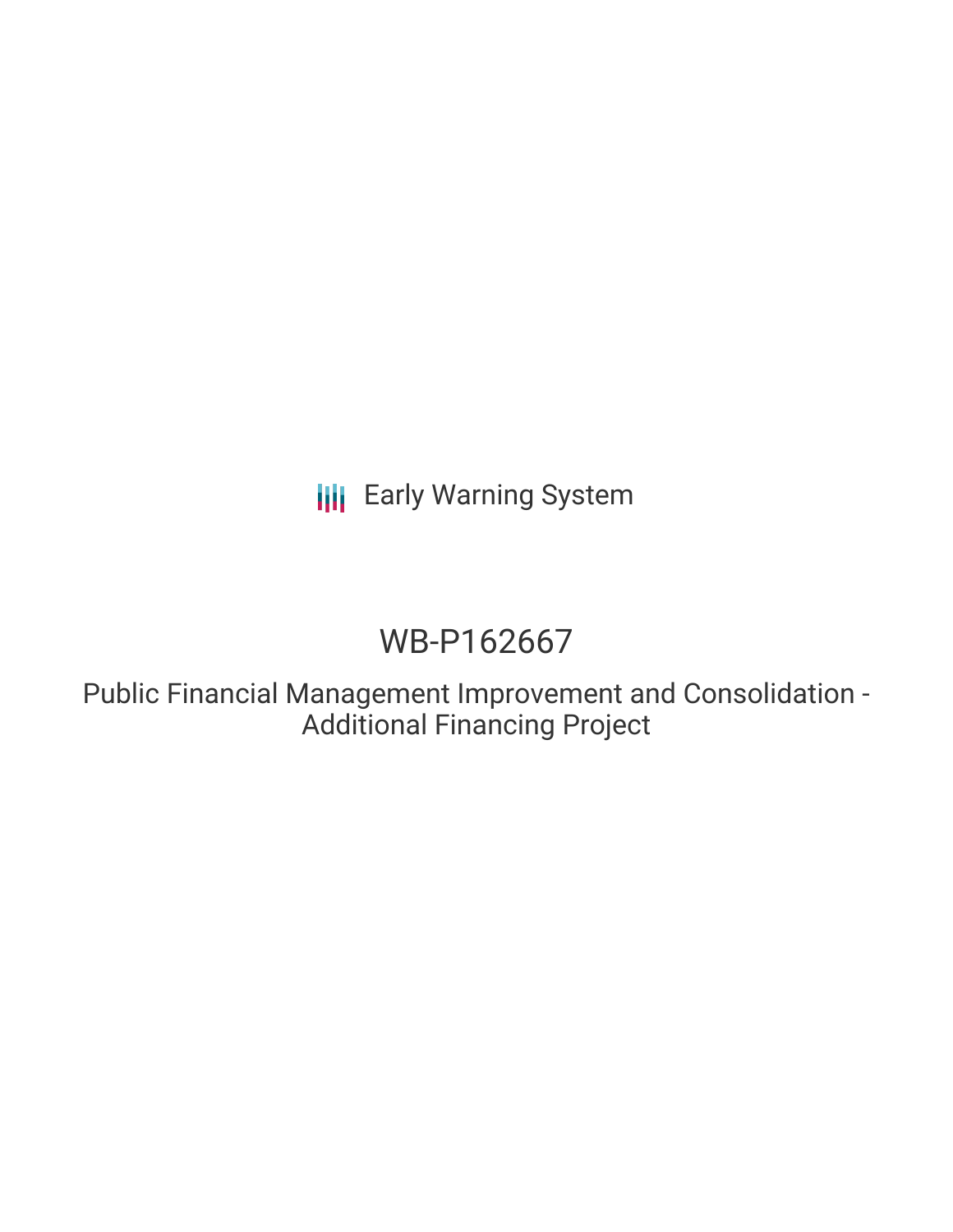

#### **Quick Facts**

| <b>Countries</b>               | Sierra Leone    |
|--------------------------------|-----------------|
| <b>Financial Institutions</b>  | World Bank (WB) |
| <b>Status</b>                  | Active          |
| <b>Bank Risk Rating</b>        | U               |
| <b>Voting Date</b>             | 2017-06-07      |
| <b>Borrower</b>                | <b>MOFED</b>    |
| <b>Sectors</b>                 | Finance         |
| <b>Investment Amount (USD)</b> | \$10.00 million |
| <b>Project Cost (USD)</b>      | \$10.00 million |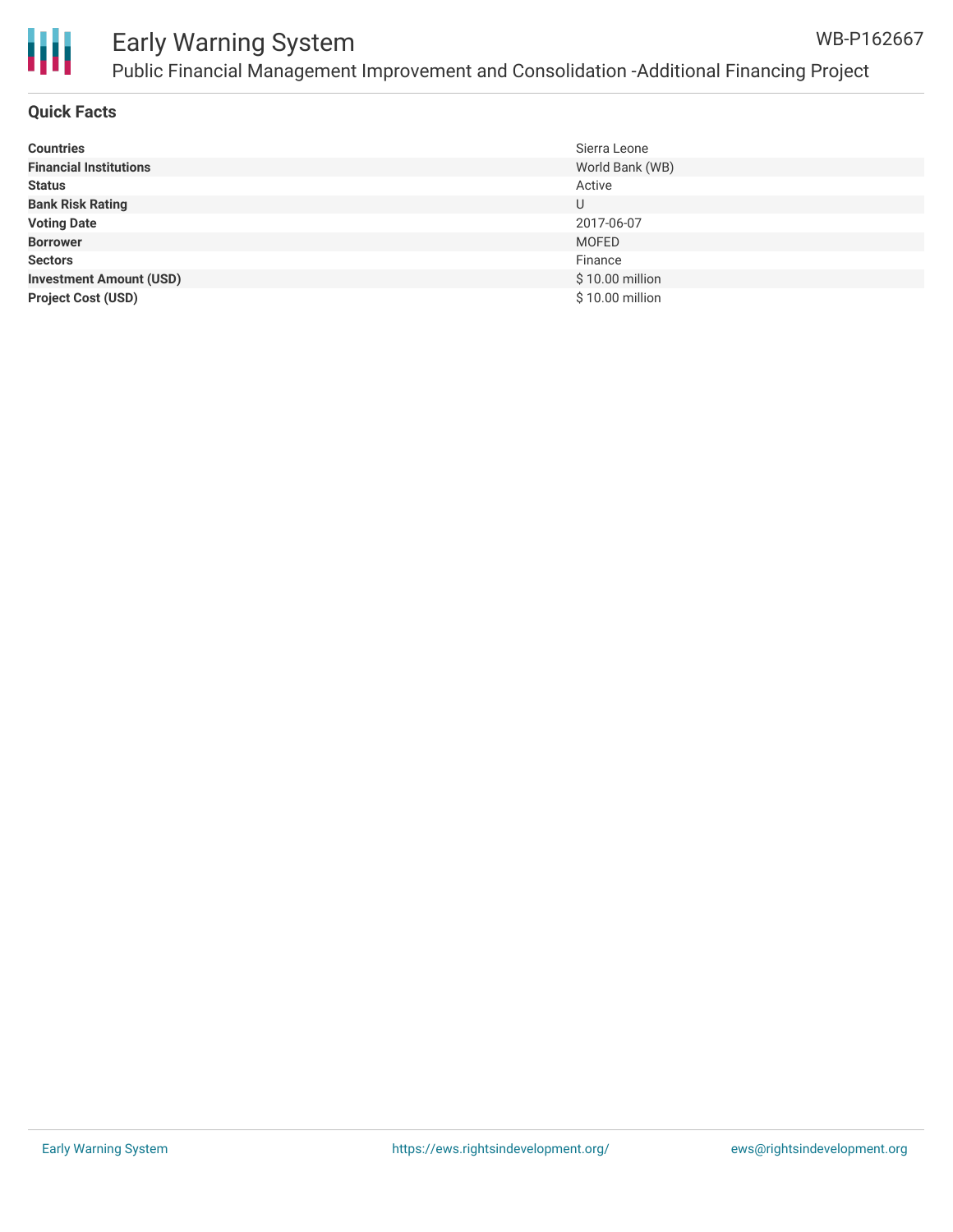

## **Project Description**

The development objective of the Public Financial Management Improvement and Consolidation Project for Sierra Leone will strengthen the overall development impact of the PFMICP,adjust the World Bank's assistance to better reflect changing government priorities andcircumstances, and enhance the overall achievement.the overall project will be restructured to (a) revise the Project development objective; (b) revise several components to reflect new and dropped activities; (c) revise the Results Framework and Monitoring to reflect the additional financing (AF) and progress to date; and (d) extend the closing date by two years, to March 31, 2020.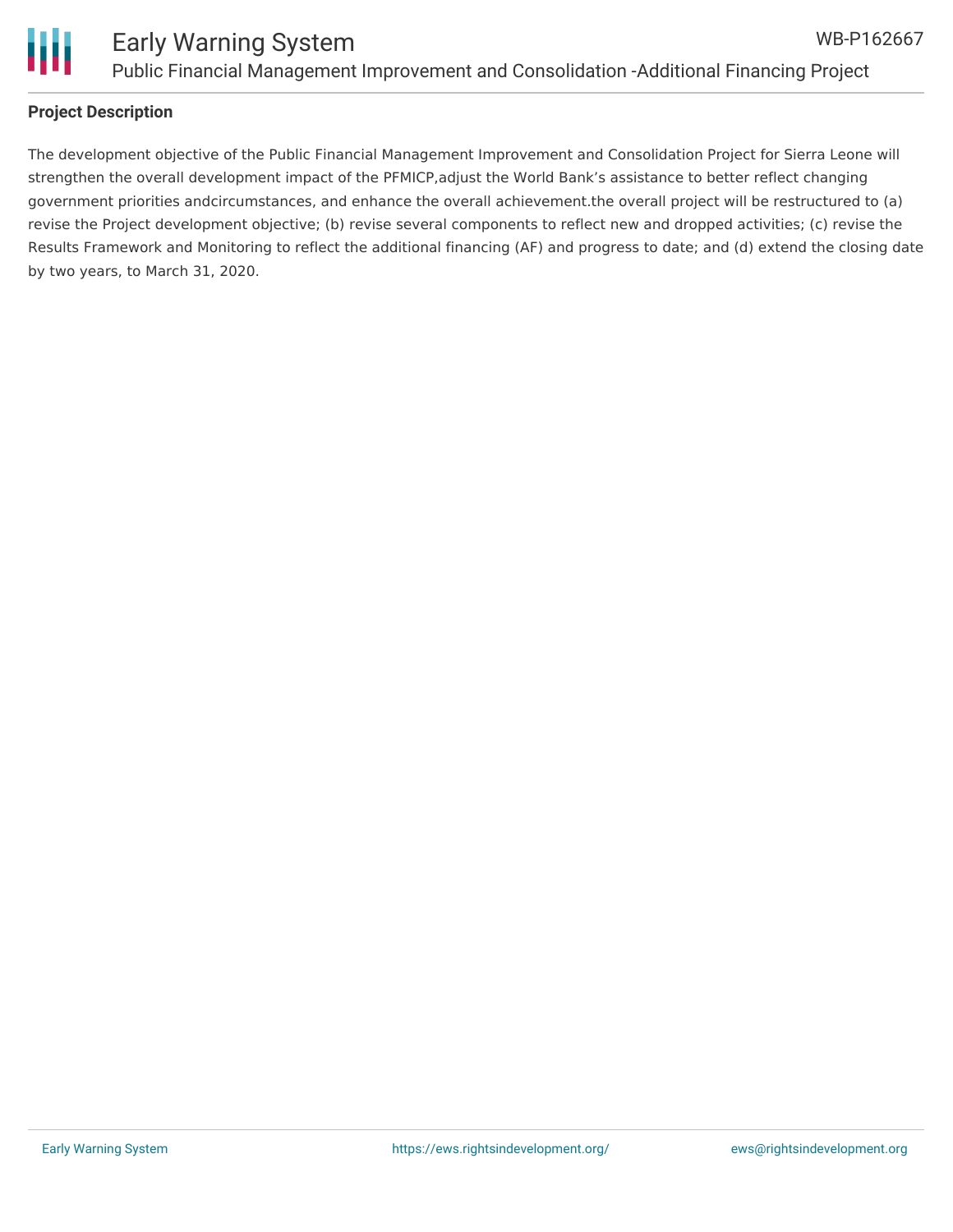

#### Early Warning System Public Financial Management Improvement and Consolidation -Additional Financing Project WB-P162667

#### **Investment Description**

World Bank (WB)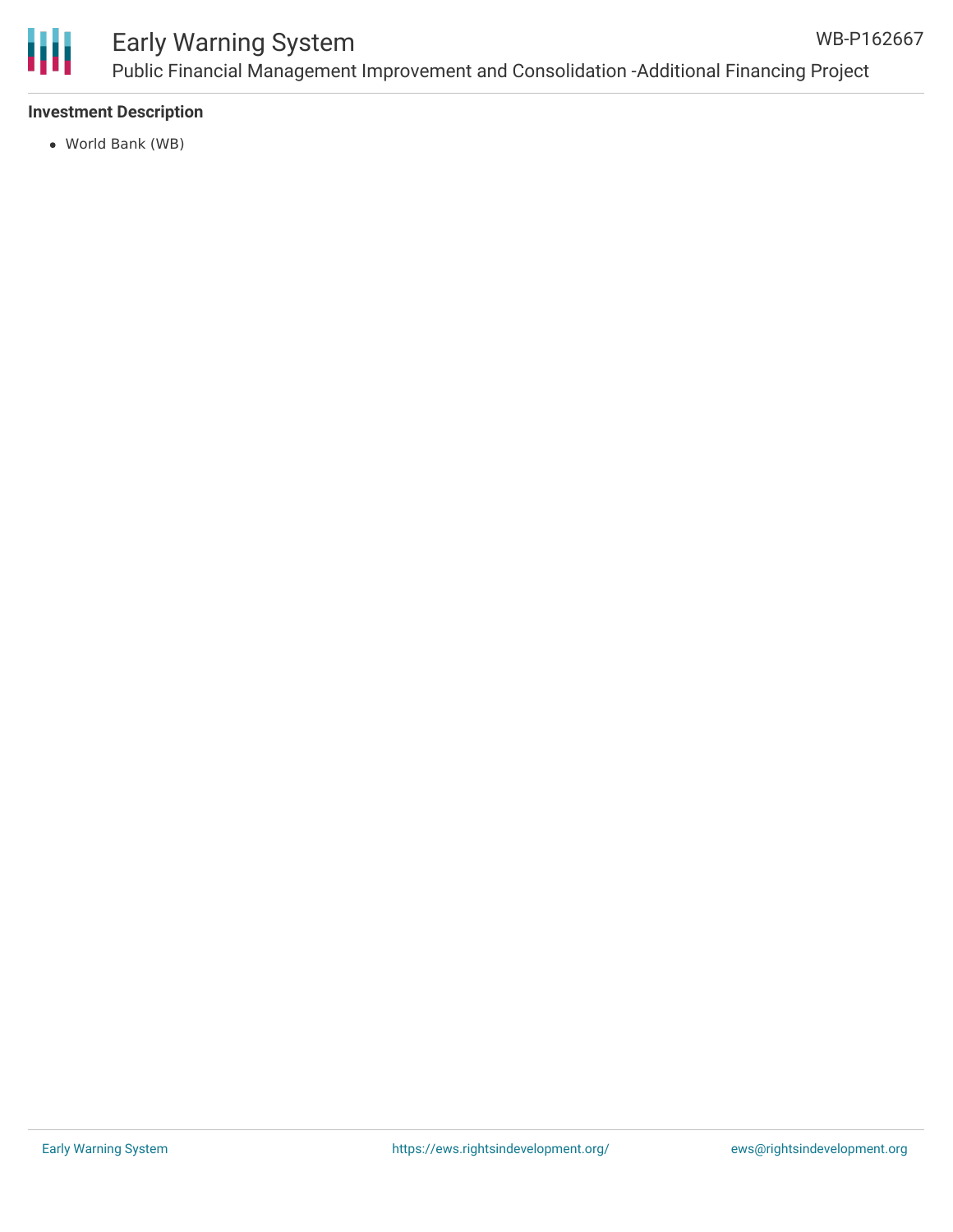

## **Contact Information**

ACCOUNTABILITY MECHANISM OF WORLD BANK

The World Bank Inspection Panel is the independent complaint mechanism and fact-finding body for people who believe they are likely to be, or have been, adversely affected by a World Bank-financed project. If you submit a complaint to the Inspection Panel, they may investigate to assess whether the World Bank is following its own policies and procedures for preventing harm to people or the environment. You can contact the Inspection Panel or submit a complaint by emailing ipanel@worldbank.org. You can learn more about the Inspection Panel and how to file a complaint at: http://ewebapps.worldbank.org/apps/ip/Pages/Home.aspx.